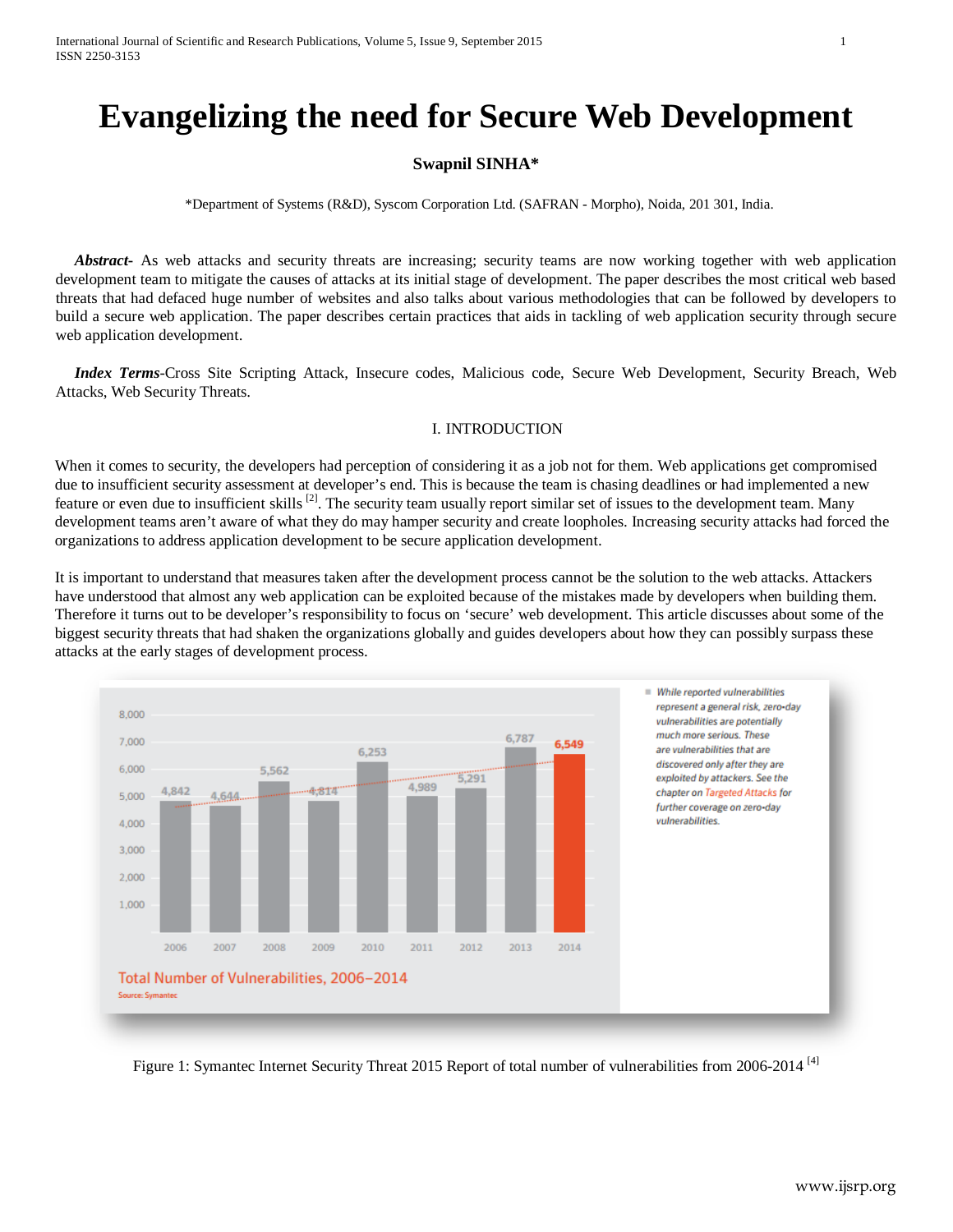## WEB THREATS AND ITS HANDLING

Web application provides data to be accessed by the legitimate users. The attackers either steal or corrupt those data. The Open Web Application Security Project (OWASP) had reported some of the security threats to be the most powerful web application security threats used by the attackers.  $\left[1\right]$ These are categorized as follows-

## **1. Attacking through inputs**

Attackers use this flaw to access backend data. Cross Site Scripting, Buffer Overflow and SQL injections are among the biggest threats that lie under this category. Attackers manipulate with the input and create malicious code to attack through end user's browser and perform illegal activities like hidden field data hack, session hack, database hack, query string hack etc. Certain measures can be taken by the developer while building the application to avoid these attacks from occurrence. Firstly, a rigorous input data validation should be done. Client side validation could be bypassed by the attacker so, server side validation must be included too. If possible a strict data format check should be included for inputs. Sometimes this cannot be done where inputs cannot be summarized for example in search section of web. Here a negative input validation can be done where data can be filtered from evil inputs that may do harm to the system thereby preventing insertion of scripts from producing executable form at client's machine.

Validation criteria for developers<sup>[3]</sup>

- i. Allowed character checks
- ii. Data type checks
- iii. Regex checks
- iv. Length check (Minimum and Maximum)
- v. Range check (Minimum and Maximum)
- vi. Null allowed check
- vii. Data Annotation check
- viii. Converting  $\langle \rangle$ ,  $\langle \rangle$ ,  $\sharp$  and  $\&$  characters to HTML encoding to avoid running client side scripts.

#### **2. Attacking sessions for authentication and unauthorized access**

Sessions have always been the prime targets for hackers. Hacking the sessions, accessing the credentials of legitimate users to get authenticated and traverse unauthorized access to the web application by session hi-jacking, the attacker can even modify or delete the content from the web. The browser cannot identify whether the malicious script is coming from a trusted source or not. Therefore, developer should take high precautions by encrypting the session elements. XSS attack is also used for session hacking to impersonate as an authenticated user. The developer can follow the principle of least privilege so that even if the impersonator gets authenticated, not much of the system gets effected.

|                | Country    | % of attacked users* |
|----------------|------------|----------------------|
| 1              | Russia     | 45.7%                |
| $\overline{2}$ | India      | 6.8%                 |
| 3              | Kazakhstan | 4.1%                 |
| 4              | Germany    | 4.0%                 |
| 5              | Ukraine    | 3.0%                 |
| 6              | Vietnam    | 2.7%                 |
| $\overline{7}$ | Iran       | 2.3%                 |
| 8              | UK         | 2.2%                 |
| $\overline{9}$ | Malaysia   | 1.8%                 |
| 10             | Brazil     | 1.6%                 |